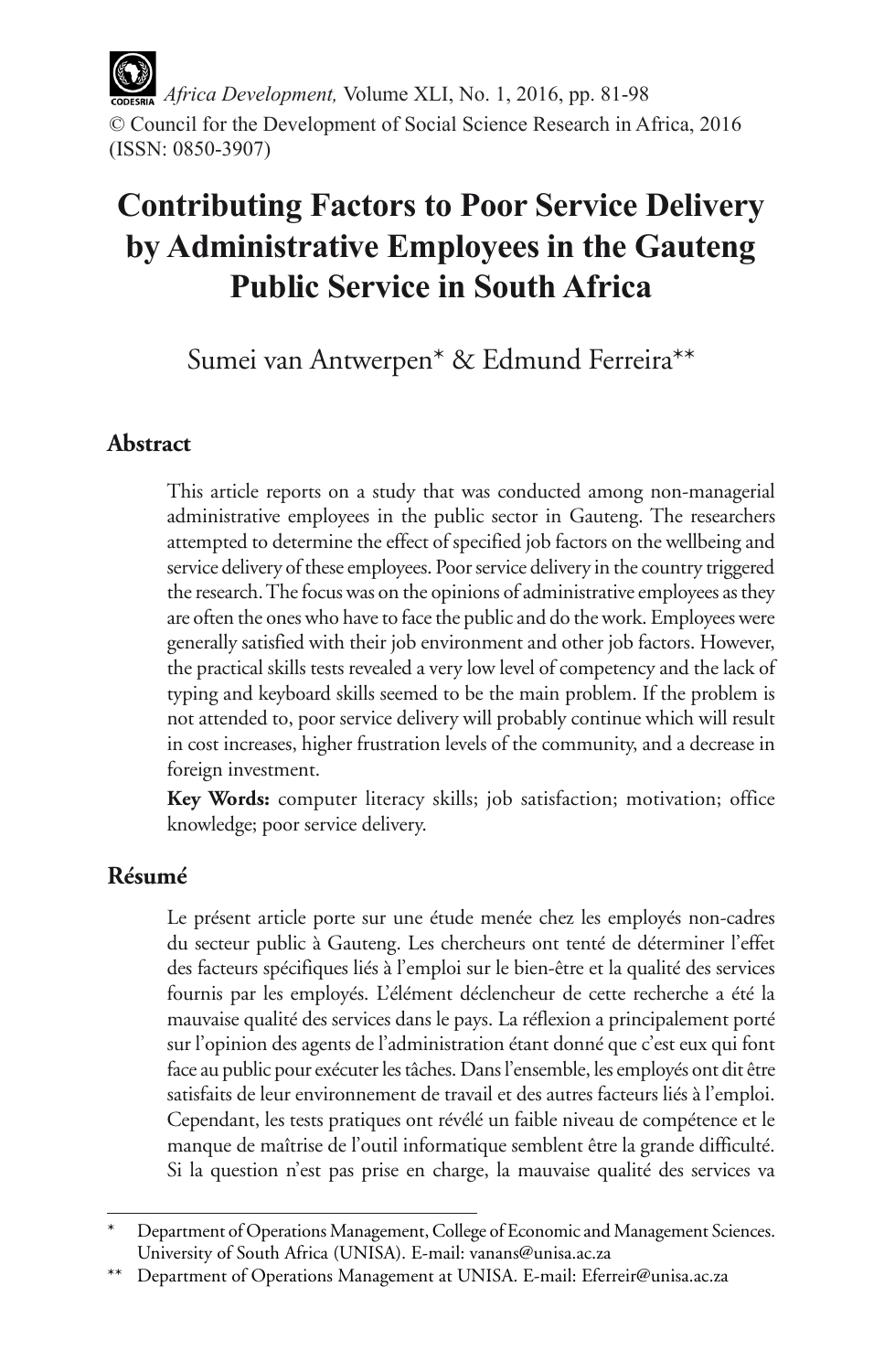probablement se poursuivre, avec comme conséquences une hausse des coûts, un niveau de frustration plus élevé de la part de la communauté, et une baisse des investissements étrangers.

**Mots clés :** compétences en informatique; satisfaction professionnelle; motivation; maîtrise des méthodes et procédures de bureau ; mauvaise qualité des services.

#### **Introduction and Objectives**

Poor service delivery by local government is crippling South African businesses and impeding growth. The government departments concerned fail to get the job done because they do not employ enough qualified and skilled people.

Since 1967, output per worker per unit of capital in South Africa has fallen from R7,297 to R4,924 a year – a decline of 32.5 per cent (Sharp 2012). From the peak in 1993, this measure of labour productivity has fallen by 41.2 per cent, bringing it down to the lowest level in 46 years in this country (Adcorp Employment Index 2011). Mazibuko (2012), Parliamentary Leader of the Democratic Alliance party in South Africa, said that South Africa is less efficient than many of its emerging market competitors, that our labour force is uncompetitive and that our labour productivity is much lower than that of the rest of the developing world.

Numerous research studies have been conducted, focusing either on the negative perspectives of executives or on customer perceptions regarding poor levels of service delivery in the global public-service environment (Mazibuko 2012). Others have focused on personnel management programmes (PMPs) and the implications of their implementation. Although a PMP primarily focuses on employee performance, this study focused on job-related factors, knowledge; and the skills levels of the administrative support staff at the lowest level of employment in the public service such as administrative or filing clerks, receptionists, typists or data capturers, secretaries, office managers, executive secretaries, personal assistants and telephone operators. Service delivery needs to improve and local government departments should not only improve the working environment, but also train their employees so that they are capable of doing their jobs properly. The South African government also needs to acknowledge mistakes being made during the implementation of the policy of employment equity, which is exacerbating the problem of skills shortages (TUT 2007:1).

Although numerous newspaper, research and published articles on service delivery in the public service are available, a very limited amount of literature on the topic focussing specifically on administrative staff in the public service in South Africa is available. This necessitated the extensive use of the Internet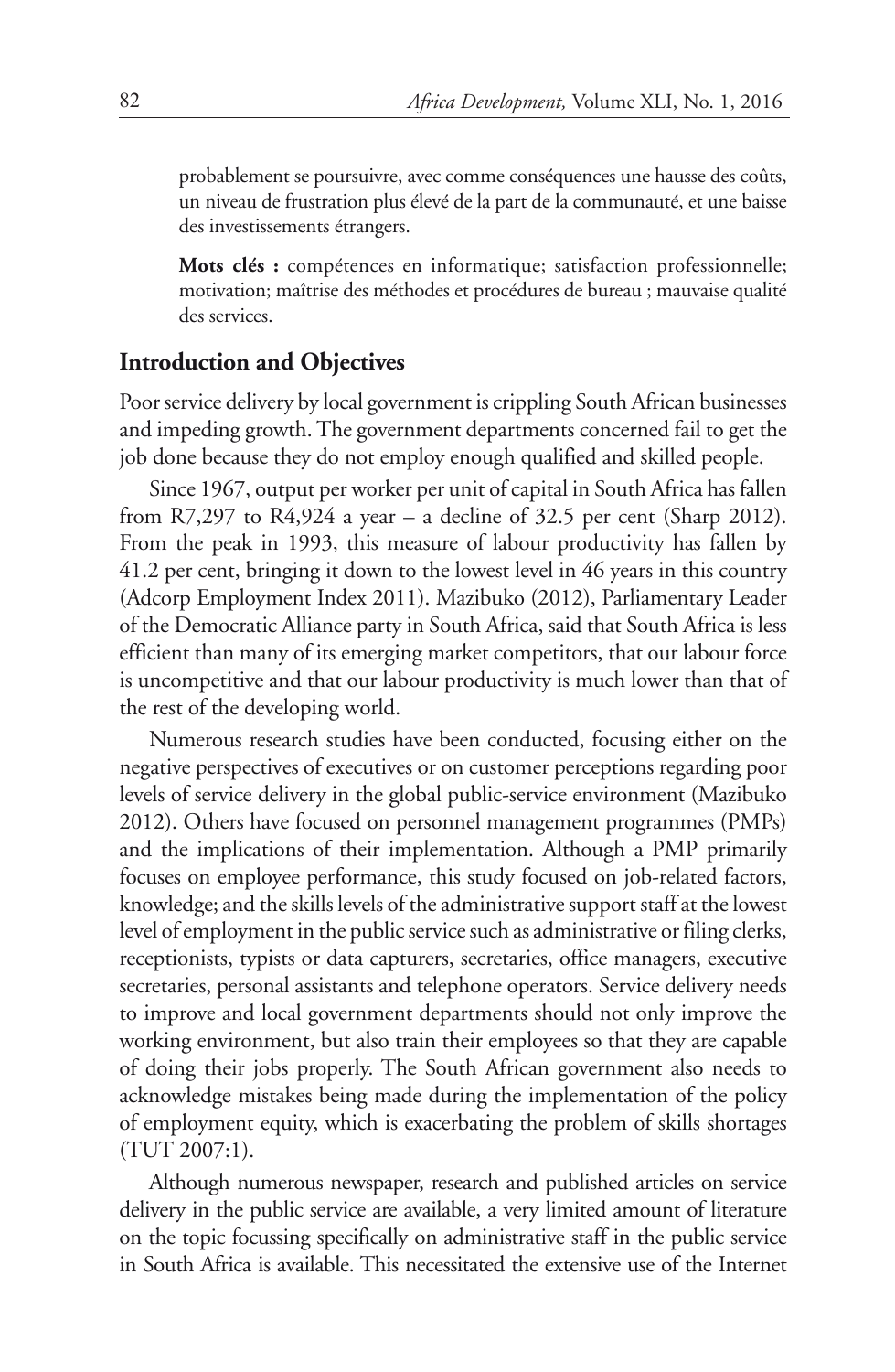and other sources of information. It should be noted that the Internet sources researched for the study originated from reliable sources, such as government institutions and professional bodies that promote the implementation of a bestpractice model for the administrative employee in various government sectors.

The problem examined in the study on which the article is based pertained to those employees in the public service in Gauteng who were not performing at optimum level and were not working productively. Job factors that could influence productivity such as the level of job satisfaction, job involvement, the motivation of the employees and the skills levels of the employees were investigated. These factors were analysed to determine whether the job-related support given by government was sufficient and to determine the level of satisfaction among the employees. Further assessments, including a theoretical test, a computer literacy test and a speed and accuracy test were also conducted. This was done to determine whether the employees were actually capable of performing their jobs productively. If a problem can be identified, then it can be addressed. Alternatively, poor service delivery will remain a headache not only for consumers but also for government. The research on which this article is based provides a background to the working environment as perceived by the employees in the public service in Gauteng. It also provides the results of the knowledge and skills tests done with these employees. A discussion of the results against the objectives set, as well as recommendations, follows. The following contributing factors to poor service delivery are briefly discussed:

#### *Job Satisfaction*

Job satisfaction can be defined as 'the individual's opinion about how well personal expectations at work correspond to outcomes (Salminen 2012:3), or as an employee's generally positive attitude towards the job. It can be affected by factors such as working conditions, pay and benefits, the employee's attitudes towards the organisation and supervision, towards the work itself, and the employee's health and age. Job satisfaction is a general attitude that results from specific attitudes and factors (Rue & Byars 2010:72). Job satisfaction is imperative for both employers and employees in an organisation, since it is likely to influence the performance of the employees and that of the organisation as a whole positively. Employees have to be happy at work as they spend most of their day in their work environment (Appel 2006:1). The question that needs to be asked is what makes administrative employees satisfied or dissatisfied in their workplace to an extent that ultimately determines whether they find the working environment either fulfilling or disappointing.

The belief that satisfied employees tend to be more productive than dissatisfied employees has been a basic tenet among managers for years, but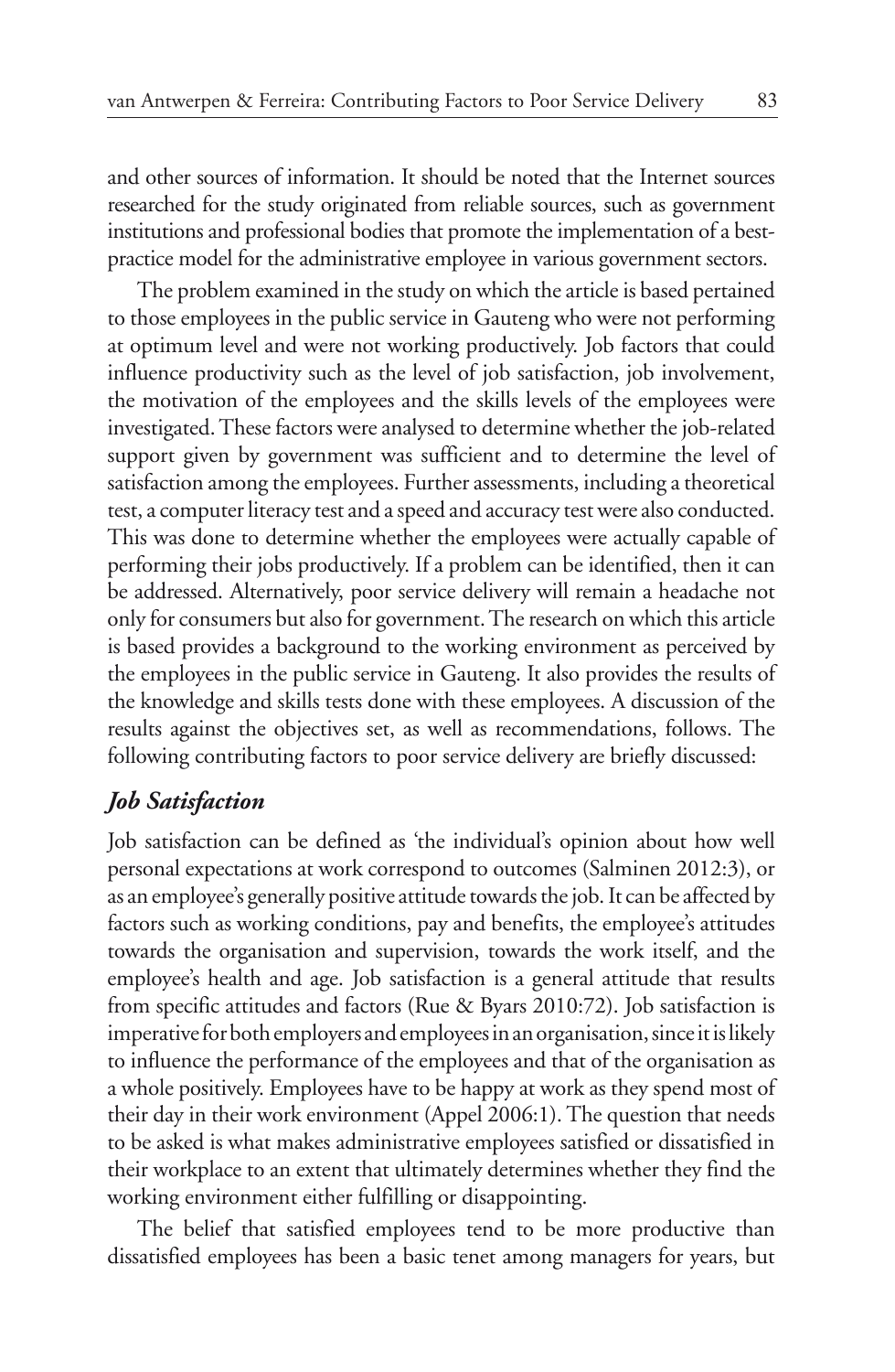it is only recently that research has begun to support this theory after decades of questions about the satisfaction-performance relationship. An employee with a high level of job satisfaction invariably has positive attitudes towards his or her job, while a dissatisfied person has negative attitudes about his or her job (De Bustillo Llorente & Macías 2005:657; Lotich 2014; Rue & Byars 2010:72; Spagnoli, Caetano & Santos 2012:606-609).

# *Job Involvement*

Job involvement relates directly to job satisfaction and both form part of job attitudes. Chughtai (2008:169) defines job involvement as an individual's psychological identification with or commitment to his or her job. It reflects the degree to which they are cognitively preoccupied with, engaged in and concerned with their present profession. Job involvement measures the extent to which employees identify psychologically with their profession and consider their perceived performance level important to self-worth. Employees who experience a high level of job involvement strongly identify with and really care about the kind of work they perform. Increased levels of job involvement are positively related to organisational citizenship and job performance. Job involvement is a primary determinant of organisational effectiveness and individual motivation (Chughtai 2008:170).

# *Motivation*

Committed employees are usually motivated employees (Mohsan et al. 2011:227) and motivated employees try their utmost to succeed. Motivation is not something that the supervisor does to an employee. Rather, it is something that is intrinsic, coming from within the employee. The supervisor or manager can create an environment that encourages motivation on the part of employees. This is the context in which the supervisor motivates employees. Motivation is the process where needs produce motives, which lead to the accomplishment of goals. Needs are caused by deficiencies, which can be either mental or physical. Motives are responsible for producing action. The accomplishment of goals satisfies the need and reduces the motive. When the goal is reached, balance is restored. Other needs soon arise, however, and the sequence repeats itself (Rue & Byars 2010:62-64). Several motivational models, such as Maslow's hierarchy of needs, Alderfer's existence, relatedness and growth theory, McClelland's need for achievement theory, Herzberg's twofactor theory and Vroom's expectancy motivation theory have been developed in the organisational psychology literature and are usually divided into two main categories: one focuses on an employee's internal attributes (content theories) and the second category focuses on the employees' interactions with their direct environment (process theories) (Sloof & Van Praag 2008:798).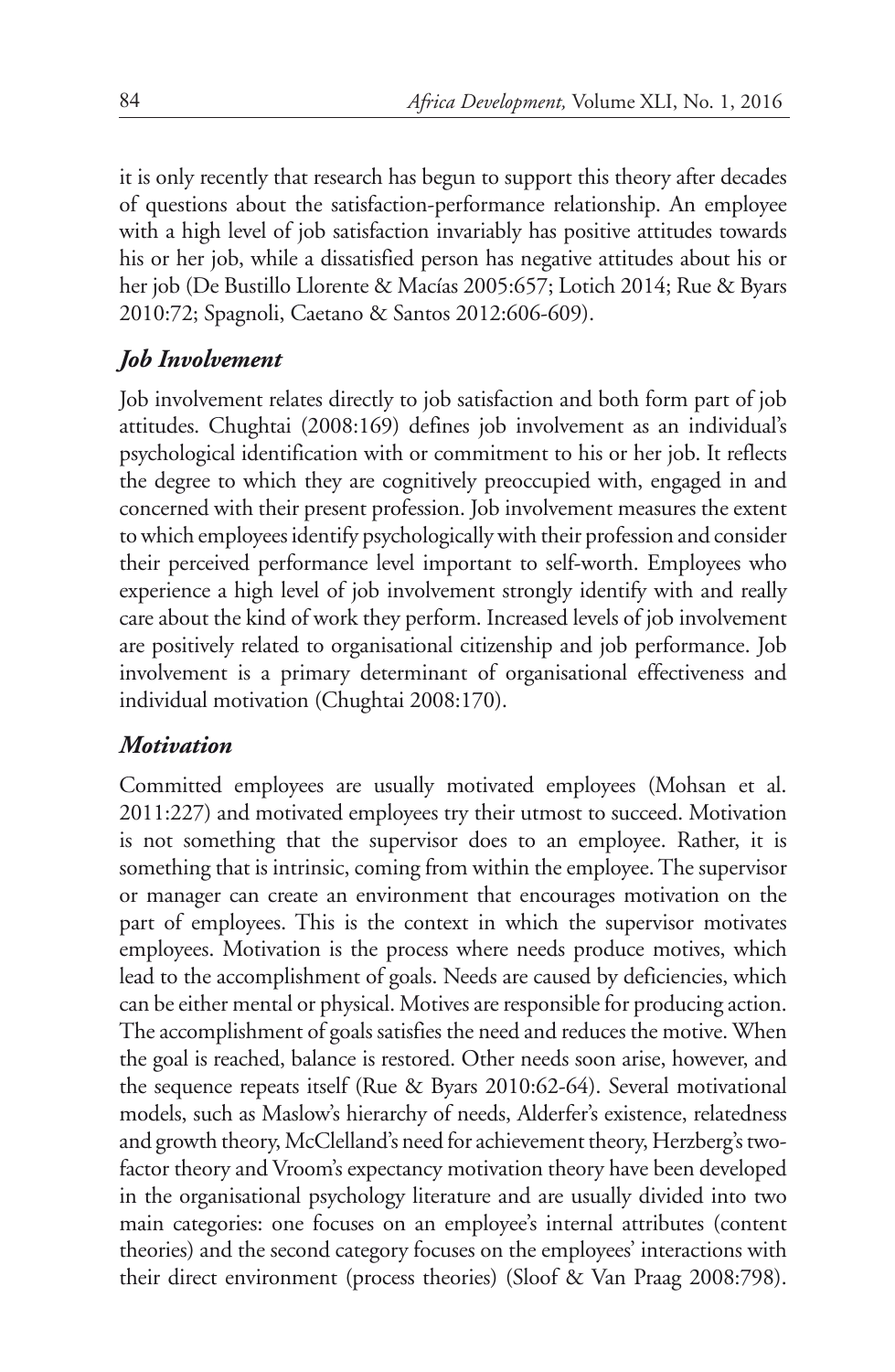The motivation theories search for the understanding of exactly what inspires employees to perform well in their jobs in order to satisfy both the individual and the organisational needs. Organizational goals, for example, should be in harmony with those of the employees. The different levels of needs according to Maslow must all be addressed so that both the needs of the employees and of the organisation can be met (Akwara et al. 2014:24-25). Herzberg's two-factor theory indicates that addressing issues related to motivators (such as achievement and empowerment), while desirable, would not necessarily result in increased levels of job satisfaction if the hygiene factors (for example, working conditions, employee benefits, job security, salary and interpersonal relationships) related to job dissatisfaction were not also properly addressed (Hunter 2006:11).

#### *Productivity*

Productivity can be defined as the amount of output (products and services) generated per unit of input (including time, money, labour and other sources) (Nasiripour et al. 2012:46). West (2011:1) states that a pleasant working environment is central to getting the most out of employees. According to a survey of more than 100 London office staff conducted by Metro Design Consultants, almost half (49 per cent) of the respondents indicated that an office makeover would increase their productivity, and more than half (64 per cent) thought a better working environment would make them more organised and enable greater job satisfaction. Another research project on the US workplace environment (The Grensler Design + Performance Index 2008:9) focused on the relationship between workplace design, work satisfaction, and ultimately on productivity. Almost 90 per cent of senior officials averred that effective workplace design was crucial to increase employees' productivity level. The outcome of the survey suggested that businesses can enhance their productivity by improving their workplace design. A significant 90 per cent admitted that their attitude to work was adversely affected by the poor quality of their workplace environment. In addition, 89 per cent blamed their work environment for the level of job dissatisfaction that they experienced (The Grensler Design + Performance Index 2008:13).

Improving productivity in the workplace also means improving skills. Skills applied in the workplace can increase productivity by enabling employees to achieve more with the available resources and technology, thus enabling organisations to adapt more quickly and increasing employees' capacity to innovate by creating, adopting and applying new ideas and technologies (MacCormick 2008). Skills development by itself does not necessarily lead to improved productivity; it creates the possibility and capacity for improvement when applied in the workplace.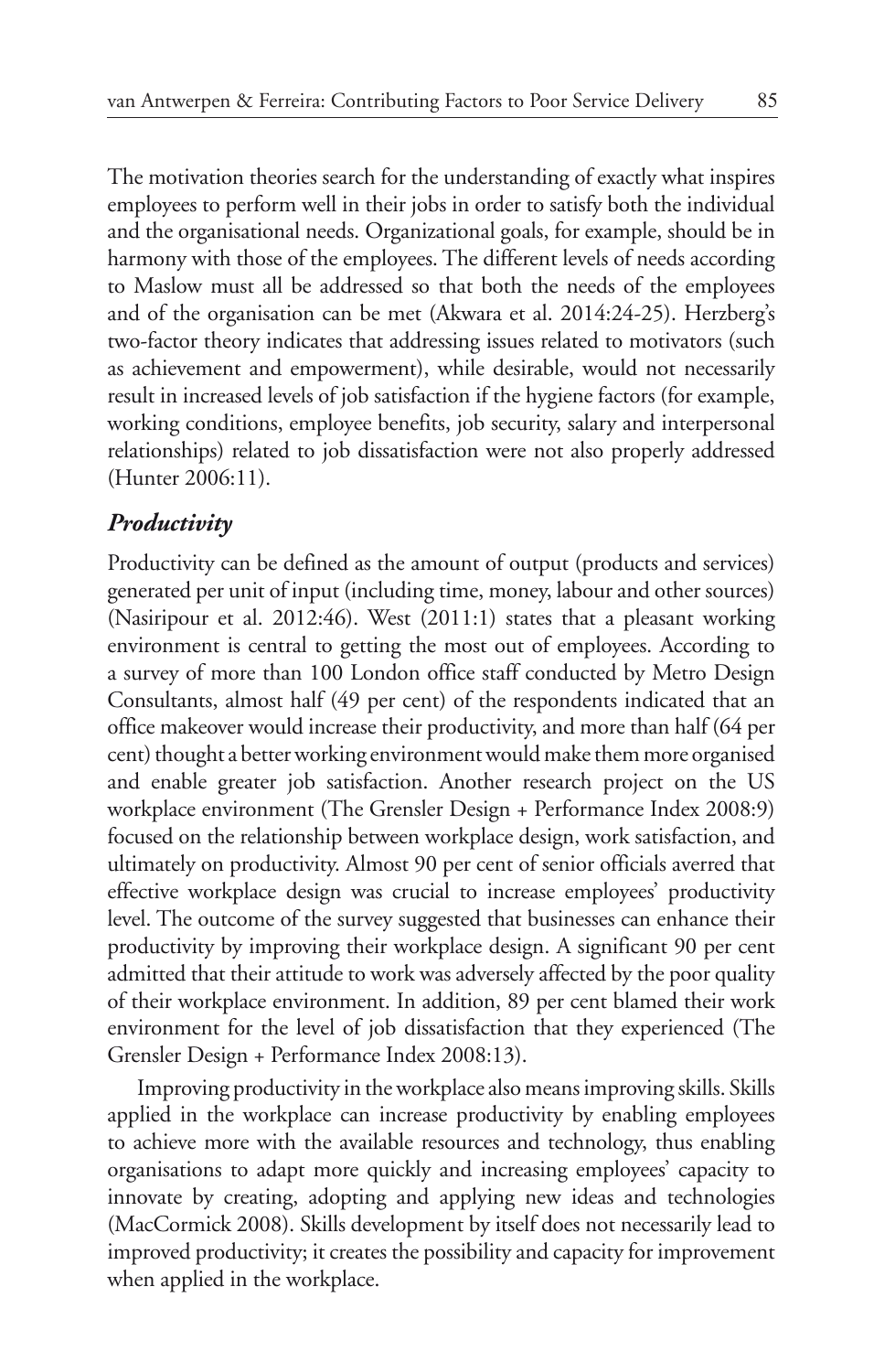#### *Skills and Knowledge*

The umbrella term of 'skills' elaborates on what managements expect from their employees. This includes basic skills, generic skills, trade-specific skills, and job-search skills (Papalexandris & Nikandrou 2000:391). The term 'skill' may imply a hiring criterion, an element of a job used in the determination of compensation, a national population characteristic of interest to the labour market managers, an intended result of training, or (if lacking) a reason for the inability of employees to perform productively or the unemployed to find a position. Skill is variously inserted into action as a conceptualisation through which management can be accomplished. A study conducted in the USA showed that human resource managers chose literacy and numeracy skills as the most important skills for job performance, followed by leadership and work ethic skills (Rosenberg et al. 2012:14).

Governments globally want a skilled and adaptable workforce to maintain or improve national prosperity and the delivery of social services. Organisations are interested in a workforce capable of responding to the changing work requirements in ways pertinent to their workplace needs, in order to sustain the effective provision of their goods and services (Harteis & Billet 2008:209).

Umeh and Andranovich (2005:31-36) identify the following skills as very important: technical, writing, knowledge of procedures, financial management, negotiation, supervision, analytical management, organisational flexibility, communication and bureaucratic politics. However, these skills are mostly related to management positions and the research on which this article is based focused only on those skills applicable to the administrative employee and his or her direct working environment. These skills would be those related to their job and include among others typing, computer literacy, numeracy, communication, planning and time management skills.

#### **Research Methodology**

Although there are many possible factors that influence service delivery, the independent variables investigated in the study were job factors, computer skills and general office knowledge. The job factors were divided into job satisfaction, job involvement and motivation and the dependent variable (service delivery) was measured according to the productivity level of administrative employees. The reason for using productivity is that it can possibly serve as a measure to determine the level of service delivery. Independent variables of skills and knowledge were added at a later stage to gain a better understanding of the reasons for poor service delivery.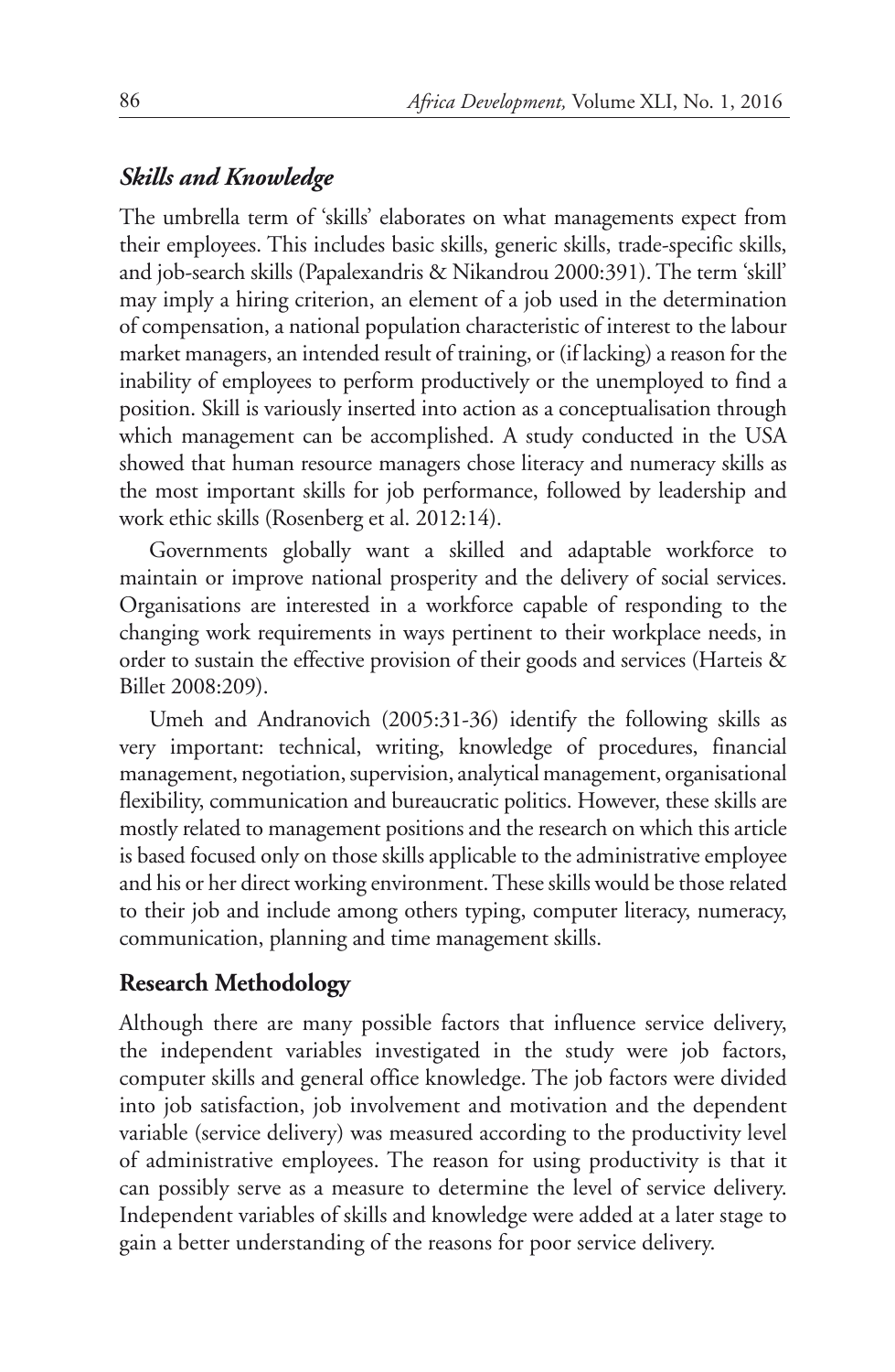The research design is discussed under the headings of research participants, research approach, measuring instruments, data collection, statistical analysis and ethical clearance.

# *Research Participants*

The researchers used the Gauteng province for the study. The population for this study included administrative support staff members employed in the public service and working as administrative or filing clerks, receptionists, typists or data capturers, secretaries, office managers, executive secretaries, personal assistants and telephone operators. The sample size for the first part of the study was 158 and 32 for the assessments that followed. The purposive and snowball sampling methods were used. The samples were not representative and the results will not be generalised. However, the results do cast some light on the situation that will probably be found in many local government offices in South Africa.

# *Research Approach*

The research used both qualitative (subjectivist) and quantitative (objectivist) approaches to obtain the data needed for this article. The following dimensions were retained: the perspectives of respondents regarding their management (subjective), job satisfaction (subjective), motivation (subjective), physical working environment (objective), and technology (objective).

# *Instruments*

Firstly, a survey was conducted by means of a structured questionnaire. The researchers made use of a range of question types, which included closed, dichotomous, open-ended and multiple-choice questions. The study relied exclusively upon the opinions and preferences of the recipients. The questionnaire comprised two main sections: section A dealing with relevant demographical information and section B covering questions probing job description, commitment, morale, productivity, job satisfaction, corporate culture, engagement, loyalty, trust, physical workspace, information and communication technology (ICT), the public service and human resource (HR) processes. Once the results of the first questionnaire had become available, the researchers realised that more information was needed to meet their objectives. The results of the first questionnaire indicated that the respondents were generally happy with their work environment. However, given their poor service delivery, three different types of tests were designed to meet a further objective of evaluating their knowledge and skills levels: a theoretical test, a computer literacy test and a speed and accuracy test.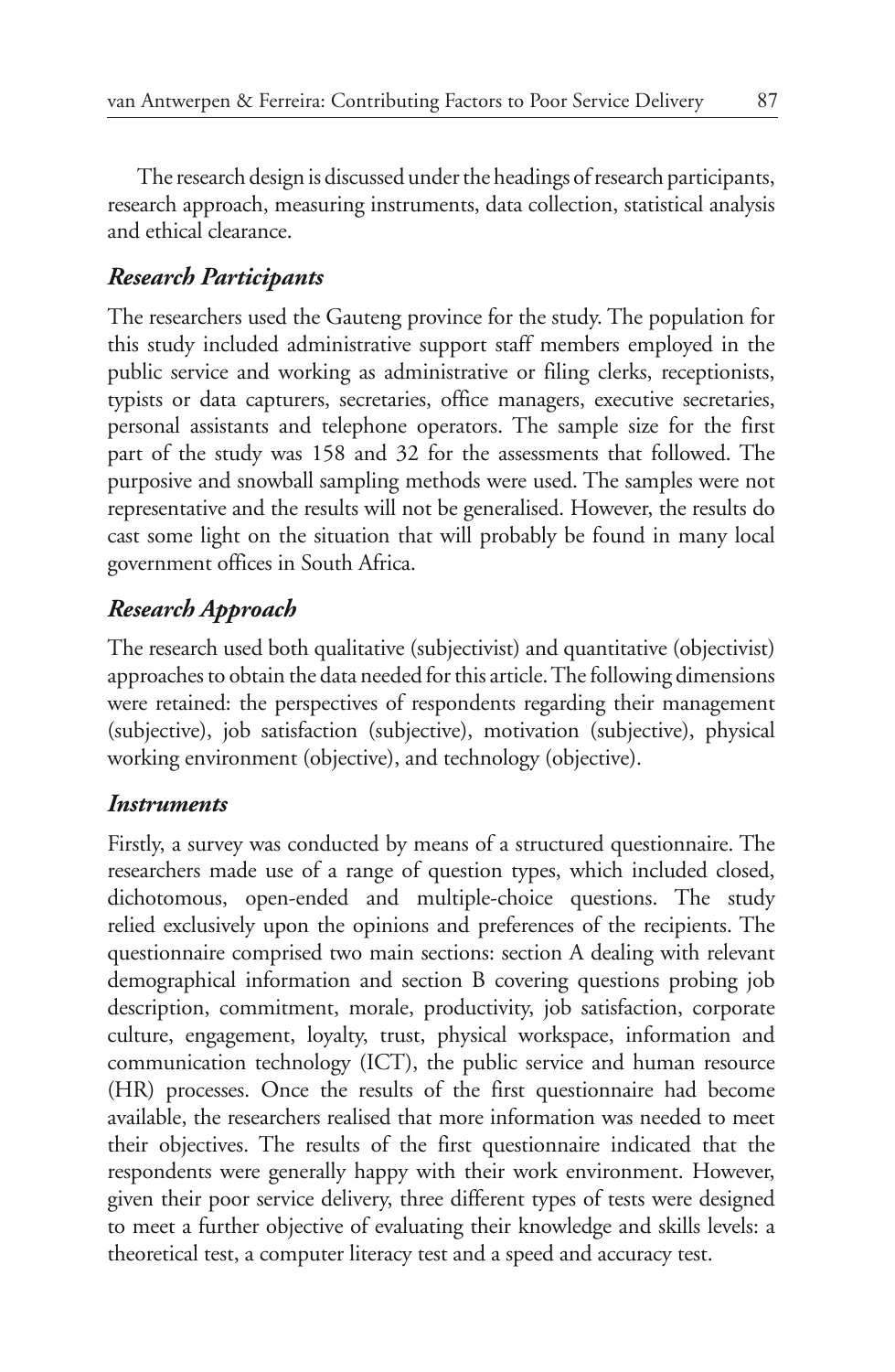The theoretical test consisted of 20 multiple-choice questions aimed at attempting to determine the knowledge level of the respondents on the following topics: the business and office environment, information management, communication in the office, and office finance. These were topics identified by industry as needed by administrative employees. Participants were given 10 minutes to complete the questionnaire.

The practical computer literacy test was given to measure the level of computer literacy skills possessed by administrative employees. It was decided to use only MS Word and MS Excel as application packages, because these two packages are those mainly used in the daily execution of administrative tasks. The performance-based tests included only the basic features of each application package. It was decided not to incorporate advanced features, as these cannot be tested if the basic foundation is not established prior to the testing of advanced features. Respondents were chosen for the assessment process from more than one level of administrative employees, and from those both with and without formal computer literacy training. The tests were conducted in the working environment of the participants, using the equipment and environment which they were familiar with in order to limit stress factors. The participants had to have the Microsoft™ Office 2007 or 2010 application packages loaded as a prerequisite for participating in the research study, as the tests were compiled using the MS Word and MS Excel 2007 editions. The researchers developed three non-standardised tests, namely the MS Word (Test 1); MS Excel (Test 2); and a speed and accuracy test (Test 3), incorporating all six cognitive levels according to Bloom's Taxonomy. In order to measure the level of ICT skills possessed by administrative employees, criterion-referenced testing was used for the MS Word and MS Excel test. Tests 1 and 2 took the following form:

- The tests were compiled by using the subject Information Administration I syllabus, as followed at universities of technology in South Africa.
- International frameworks and syllabi were consulted to ensure that the tests complied with international standards.
- The tests were specifically designed for the South African market regarding subject content and language framework.
- The duration of the tests (in minutes) were calculated according to a standardised character-count and word-count method using the following steps:
- Step 1: Count the number of characters that should be typed throughout the question paper. Add 10% to the total number.
- Step 2: Divide the answer obtained in step 1 by 5. This answer gives you a 'character count' (character counting method).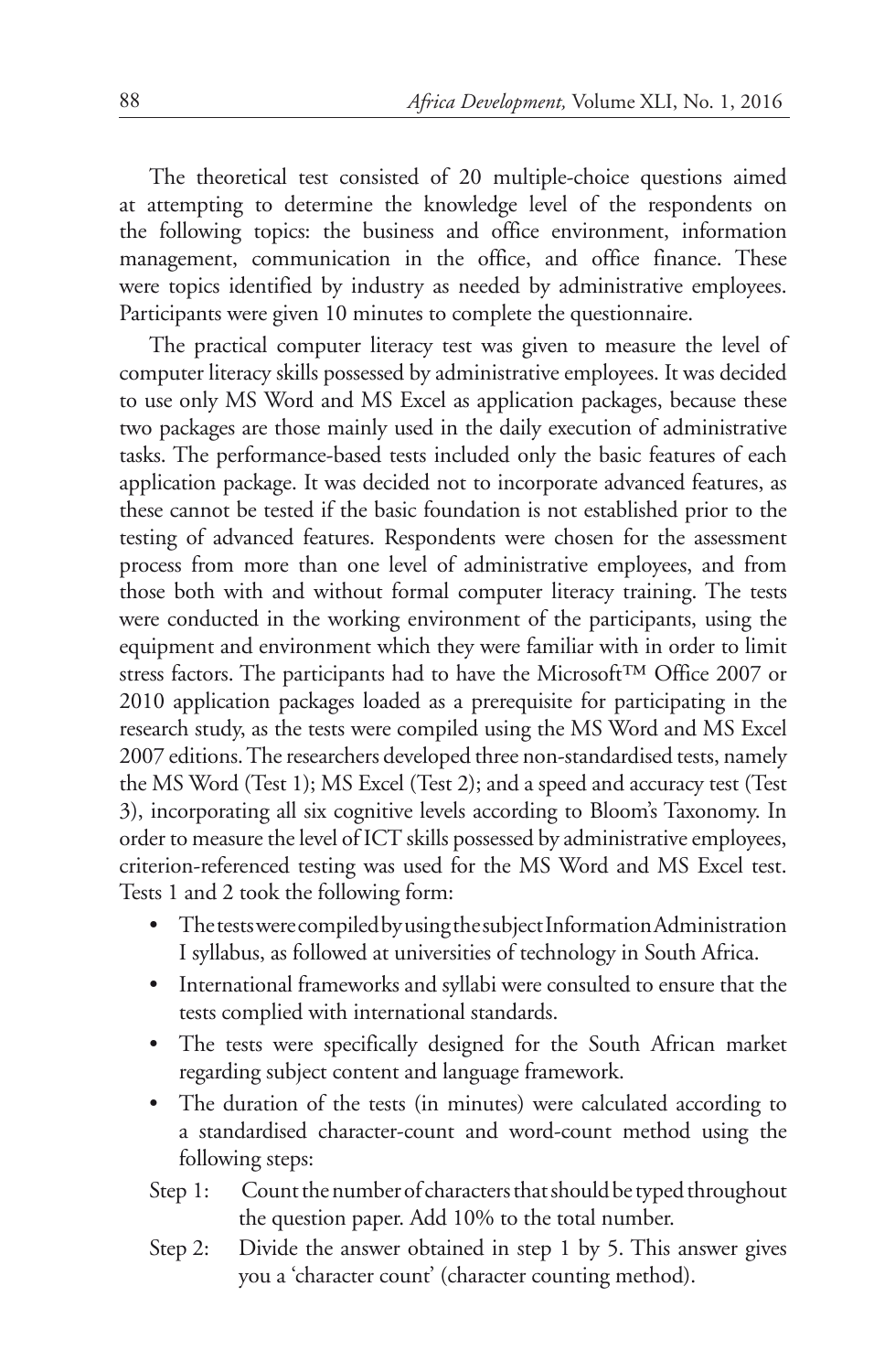- Step 3: Divide the answer in step 2 by the number of words typed per minute. (For this test the number of words per minute was 6, which is the minimum requirement for level 1 students).
- • Tests were compiled by using a predetermined number of outcomes, in this case 45, which meant that within the allocated time the individual had to demonstrate the ability to execute 45 different end-userrelated functions (for example, moving text, inserting page borders, creating columns, formatting text, creating tables, inserting clip art and manipulating the picture) as indicated in the syllabus.
- The tests were as follows after calculation: MS Word = 60 minutes (1) hour), MS Excel = 40 minutes, and the Speed and Accuracy tests = 10 minutes.
- The tests were moderated by two subject experts from the Tshwane University of Technology (TUT) in South Africa to verify the subject outcomes and duration.

The speed and accuracy test was completed, measuring from 10 words per minute in intervals of 5 words per minute up to a maximum speed of 70 words per minute, to cater for a wide range of speed outputs. Respondents were timed for 10 minutes from the beginning to the end of the passage, and the maximum speed reached for the particular passage was calculated and marked for accuracy errors. The test was moderated by a subject expert to verify the counting of characters to determine the different speed outputs, as well as for any typing or accuracy errors.

#### *Data Collection*

The first questionnaires were delivered to and collected from public-service institutions in Gauteng which did not have Internet facilities, and electronically distributed where e-mail addresses could be found on the public government website. The electronic distribution was done by using the SurveyMonkey Web Link accompanied by an e-mail outlining the purpose of the study, as well as a copy of the covering letter to administrative employees in government departments. A request was made to administrative employees to complete the questionnaire by accessing the link published on the researcher's Facebook wall. Professional bodies were contacted with a request to publish the link in their monthly newsletters. The snowball sampling process used in this instance proved to be a great success, although constant reminders had to be set out. Questionnaires were distributed to government departments by field workers. Finally, 158 completed questionnaires were returned.

The performance-based tests were conducted at the respondents' places of work to ensure a familiar environment. An appointment was made with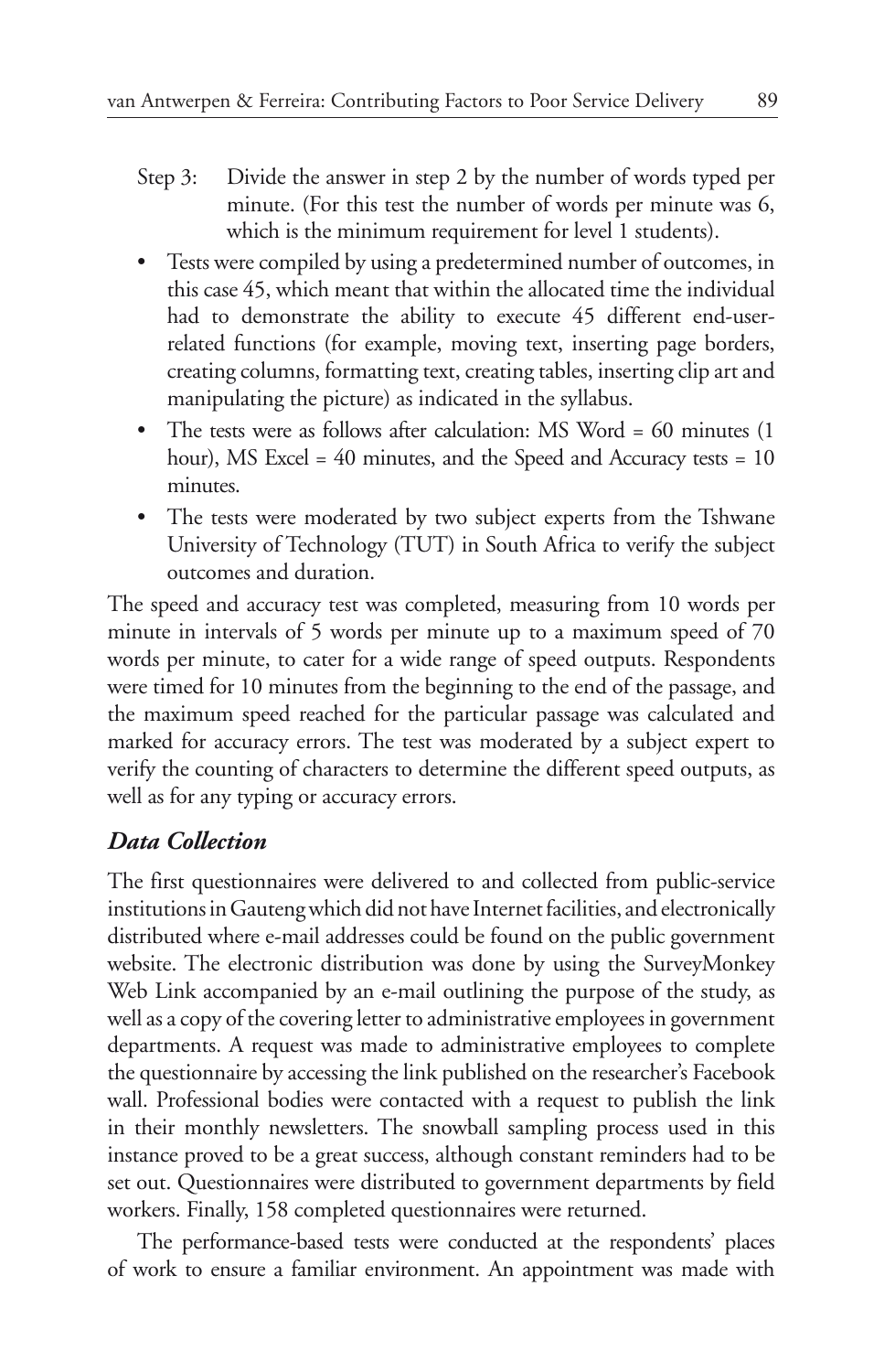the human resources personnel of the Departments of Agriculture, Labour, Education and Training, Public Works, Social Development and the City of Tshwane Metropolitan Municipality in Pretoria to explain the study and the procedures, and to obtain permission to conduct the performance-based tests among their administrative employees. The participants received an intranet message that explained the nature of the research and the purpose of the tests. It was emphasised that participation was voluntary and anonymous. Appointments were made with those who were willing to participate to accommodate the respondents' schedules and the researchers were responsible for conducting the tests. The participants were timed with a digital stopwatch to ensure that the same standard was maintained throughout the test period. The tests were completed and printed directly after completion. The researchers requested the participants to transfer all the files that were saved during the test to one central external saving device under the file name issued to each participant. Two fieldworkers were employed to assist with these tests and to explain the purpose of each test to the participants. The fieldworkers were trained to ensure that all the digital tests were properly done and saved on a memory stick.

Unfortunately, for the performance-based tests, another sample (from the same population however) had to be used, as the first questionnaire was completed anonymously and the respondents could not be traced again for the second one. The second sample was acquired in the same way as the first. Both the knowledge and skills tests were completed by the second group of respondents.

# *Statistical Analysis*

Data was supplied through the SurveyMonkey™ programme either in the programme itself where graphs could be created automatically, or sent by the administrators of the programme to be downloaded in Excel format and thereafter converted to Stata format by the personnel of StatTransfer. Stata V11 was used to analyse the data. Descriptive statistics (actual count or frequencies and proportions or percentages) were generated in tabular formats. Where the quantitative research method was used, the variables were measured by means of the data gathered through the questionnaires and results deriving from the standardised skills test. Numerical values were then used in the process of statistical analysis. The data obtained after assessing the practical skills tests by hand was captured per participant in a tabular form that was used as a point of departure to discuss the results.

#### *Ethical Clearance*

Permission to conduct the study was requested from and granted by the research forums of TUT. The instruments were submitted to and approved by the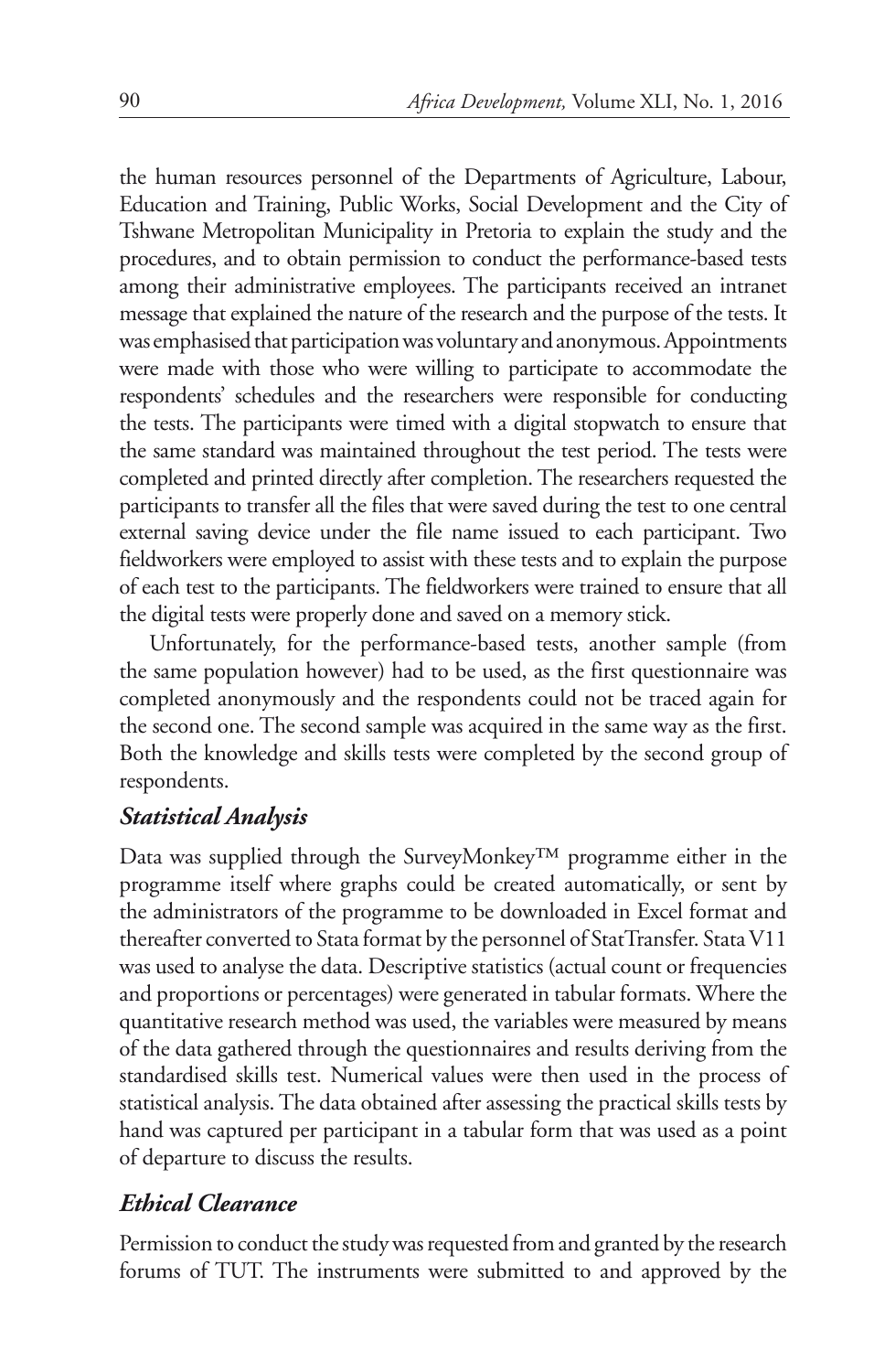Research Forum of the Department of Office Management and Technology and the Business School of TUT. The respondents participated voluntarily. They were informed about the purpose and objectives of the study and the main motivation for undertaking the research. They were also informed that they could withdraw at any time. Regarding the performance-based tests, the respondents were invited by e-mail to participate voluntarily and the purpose of the tests, which had been approved by the public service's human resources officer, was explained. Prior to the testing, the administrative employees were briefed on how the tests had been compiled, how they would be conducted, what would be tested (i.e. the outcomes) and how the results would be used and published.

#### **Results**

The results are discussed under the following headings: characteristics of the public service employees, job-related factors and job support in the public service, motivation to work in the public service, and computer literacy skills and general office knowledge.

# *Characteristics of the Public Service Employees*

A majority of 73.42 per cent of the 158 respondents in the Gauteng province were females, reflecting the fact that the administrative environment is still a female-dominated field. The majority of the respondents (40.51 per cent) were white, followed closely by black/African (39.24 per cent), coloured 9.49 per cent, Indian 7.59 per cent, Asian 2.53 per cent and other 0.63 per cent participants. The largest number of appointments was made after 1994. The reason why the majority of appointments were made after the year of democracy emphasises the fact that the government was fully implementing policies to minimise racial imbalances as well as promoting job creation. The ages of the respondents reflect a relatively young workforce, with 75.32 per cent being younger than 45. It follows that this segment of the population can make a very positive contribution to improve the productivity levels of their institutions, as they are young enough to be well skilled and trained with the latest technology and working methods. The majority of respondents (57.60 per cent) had a post-school qualification, although 39.87 per cent had only a Grade 12 or matriculation certificate. The fact that only 2.53 per cent of the respondents had failed the high school exit-level examinations indicates that, during their employment, they had not improved their qualifications from Grade 11 or lower to meet the above-mentioned exit level for high schools locally. A total of 42.40 per cent of the respondents did not have any post-school qualifications, which might have a negative effect on general productivity in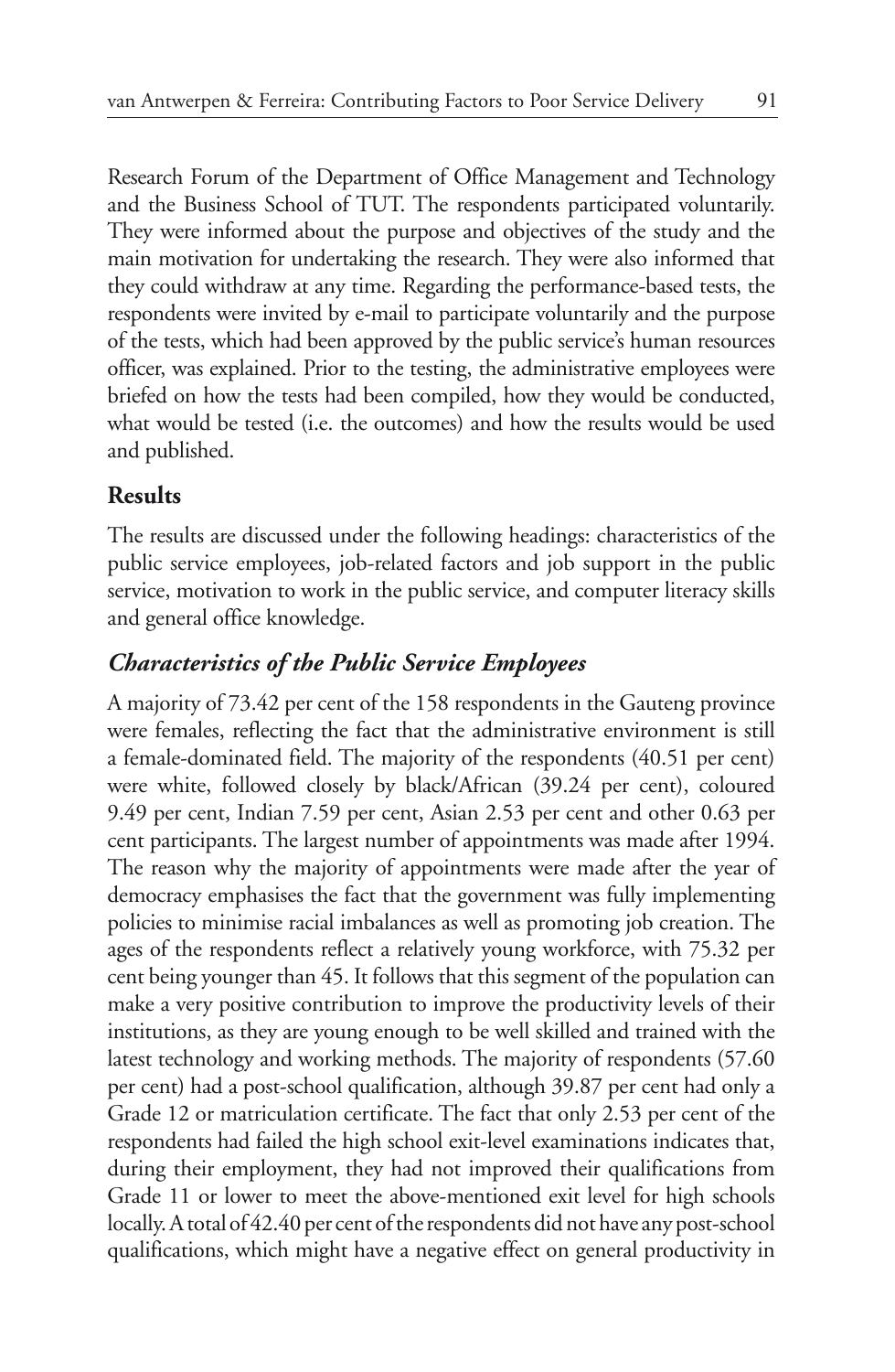the service. Regarding the distribution of administrative positions held by the respondents in the public service, a majority of respondents (66.46 per cent) were employed in responsible administrative positions (secretary, office manager, executive secretary and personal assistant) where certain competency levels are required in order to function optimally as an administrative professional. The majority of 97.50 per cent of respondents were employed in permanent positions. There was an even spread of respondents regarding their years of service, varying from 4 to more than 25 years of service with 8.86 per cent of the respondents having been in service for less than 4 years.

# *Job-related Factors and Job Support in the Public Service*

The respondents were asked about job-related and job support factors to determine whether the job-related support given by government was sufficient to enable them to do their jobs efficiently. A summary of their responses can be seen in Table 1:

| Factor                                                                 | Responses                                                                                                                                                                                                                                                                                                    |
|------------------------------------------------------------------------|--------------------------------------------------------------------------------------------------------------------------------------------------------------------------------------------------------------------------------------------------------------------------------------------------------------|
| Training                                                               | Training offered included skills improvement<br>courses (125 responses), internal workshops (98<br>responses), conferences/seminars (71 responses),<br>and mentoring (42 responses). Only 11 respondents<br>indicated that they had no training opportunities.                                               |
| Provision of adequate<br>equipment to perform<br>administrative duties | The respondents were supplied with all the<br>necessary equipment and technology to perform<br>their duties without any hindrance and that they<br>were extremely satisfied.                                                                                                                                 |
| Computer software                                                      | Most of the respondents used word processing,<br>e-mail, intranet, spreadsheet and presentation<br>software in order to execute their daily tasks. Voice<br>recognition, web design and desktop publishing<br>were the software programs least used in the public<br>service.                                |
| ICT service support                                                    | The majority of respondents (39.24%) indicated<br>that their ICT-related problems were solved within<br>24 hours after reporting the fault. A matter of<br>concern is that 25.32% of the respondents pointed<br>out that they had to wait for week or more to receive<br>assistance after reporting a fault. |

**Table 1:** Job-Related Factors and Job Support in the Public Service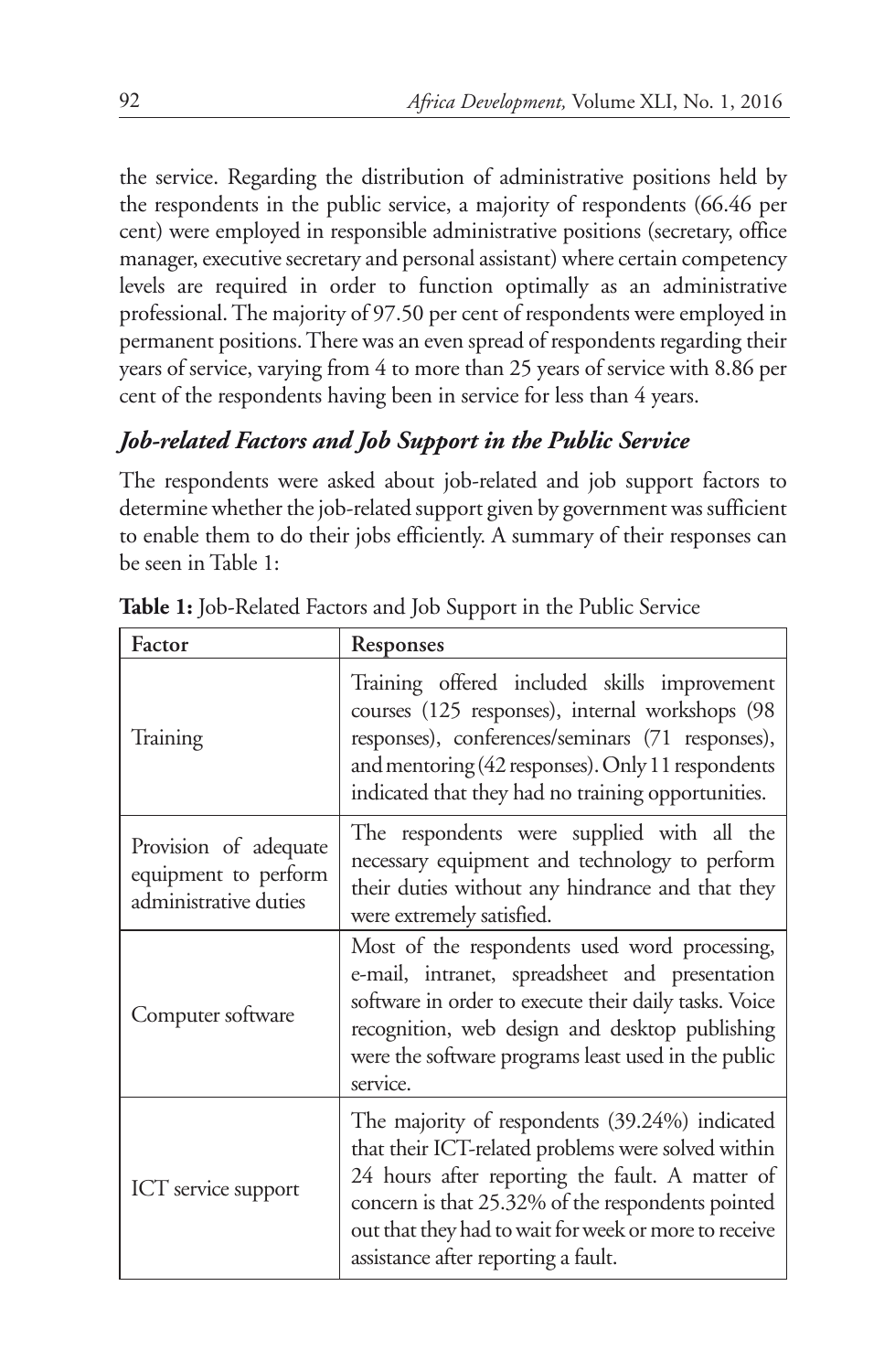| Standard of<br>Information<br>Technology (IT)<br>equipment          | Just over half of the respondents (50.63%) were of<br>the opinion that their IT equipment was outdated,<br>but that they still managed to perform their duties<br>without experiencing any levels of frustration. A<br>total of 8.88% of the respondents stated that their<br>IT equipment was so old that they hardly managed<br>to perform their daily duties. |
|---------------------------------------------------------------------|------------------------------------------------------------------------------------------------------------------------------------------------------------------------------------------------------------------------------------------------------------------------------------------------------------------------------------------------------------------|
| Additional technology<br>to increase productivity<br>and efficiency | They ranked faster and more powerful computers<br>as their first need to be fulfilled; secondly, they felt<br>that there was a need for additional or upgraded<br>software; and, thirdly, they felt that a laptop would<br>increase their productivity rate and efficiency.                                                                                      |

*Source:* Constructed from results

As indicated in Table 1, the employees seem to have ample opportunity to improve their skills which should have a positive impact on their general productivity levels. They were happy with their equipment and software, but the ICT support does not seem to be sufficient which causes frustration and has a negative impact on staff morale and productivity. Outdated equipment impeded overall performance and probably had a negative effect on the general productivity levels of the employees. (The fact that they were generally happy with their outdated equipment probably stems from their past experience of being used to having nothing and now they have a job and a computer.)

# *Motivation to Work in the Public Service*

The respondents were asked about their motivation to work in the public service and their level of satisfaction in the workplace. A summary of their responses can be seen in Table 2.

| Factor   | Responses                                                                                                                                                                                                                                                                                                                                         |
|----------|---------------------------------------------------------------------------------------------------------------------------------------------------------------------------------------------------------------------------------------------------------------------------------------------------------------------------------------------------|
| Benefits | The South African public service provides annual<br>bonuses to employees (140 responses), provides<br>career advancement opportunities (78 responses)<br>as well as opportunities for employees to improve<br>their qualifications (76 responses). Only 42 of the<br>respondents received overtime and 50 were authorised<br>to work flexi-hours. |

**Table 2:** Motivation to Work in the Public Service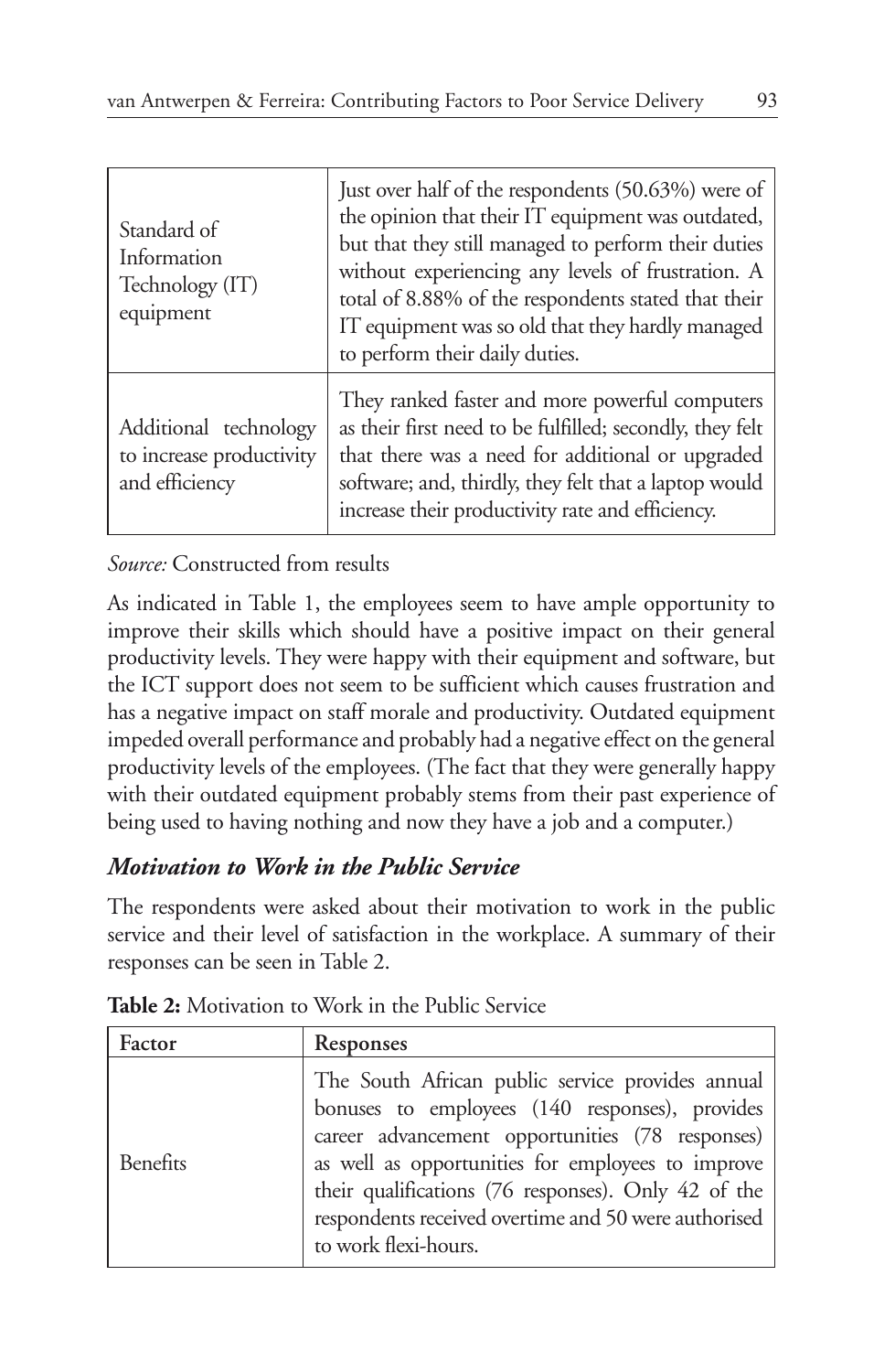| Physical workspace                                | The responses were generally positive. The factors<br>that were viewed negatively included storage space,<br>childcare facilities and recreational facilities.                                                                              |
|---------------------------------------------------|---------------------------------------------------------------------------------------------------------------------------------------------------------------------------------------------------------------------------------------------|
| Relationships                                     | The respondents mostly agreed that they had a good<br>working relationship with their superiors and peers.<br>On the negative side, they thought that they had a<br>dead-end job and that they did not get praised for<br>doing a good job. |
| Commitment<br>tΩ<br>work in the public<br>service | More than 80% of the respondents were very<br>or extremely committed and loyal towards the<br>organisation. This could possibly be ascribed to the<br>high level of job security which they enjoyed.                                        |

#### *Source:* Constructed from results

Although dissatisfaction with some factors did not affect their work directly, it probably influenced their well-being negatively. These matters surely need to be addressed in order to increase job satisfaction, boost morale and increase productivity.

# *Computer Literacy Skills and General Office Knowledge*

The performance of each participant was tested in the skills audit for MS Word, MS Excel, speed and accuracy. The MS Word and MS Excel tests were each compiled with 45 outcomes. Only seven candidates were able to make five or fewer than five accuracy errors in the MS Word test. Of the 32 participants, only 14 managed to execute 23 (50 per cent) and more of the outcomes. None of the candidates was able to deliver a text document in MS Word that met the minimum criteria, which stipulated the production of a well-prepared and executed document without grammatical or spelling errors. Two candidates were not able to create and type an MS Excel spreadsheet. Only seven candidates could complete the MS Excel test and deliver an end product with more than 23 outcomes reached. The majority of participants were not able to perform basic calculations in MS Excel such as calculating the total of a range and to apply formulas to determine the average, minimum and maximum data in a specific range. Only two candidates were able to create a basic chart from the data in the spreadsheet. Basic features such as inserting rows, merging and centering text, deleting rows and columns, inserting headers and footers, changing the paper orientation, manipulating borders, shading cells and rows, and aligning text were not executed by the majority of the participants.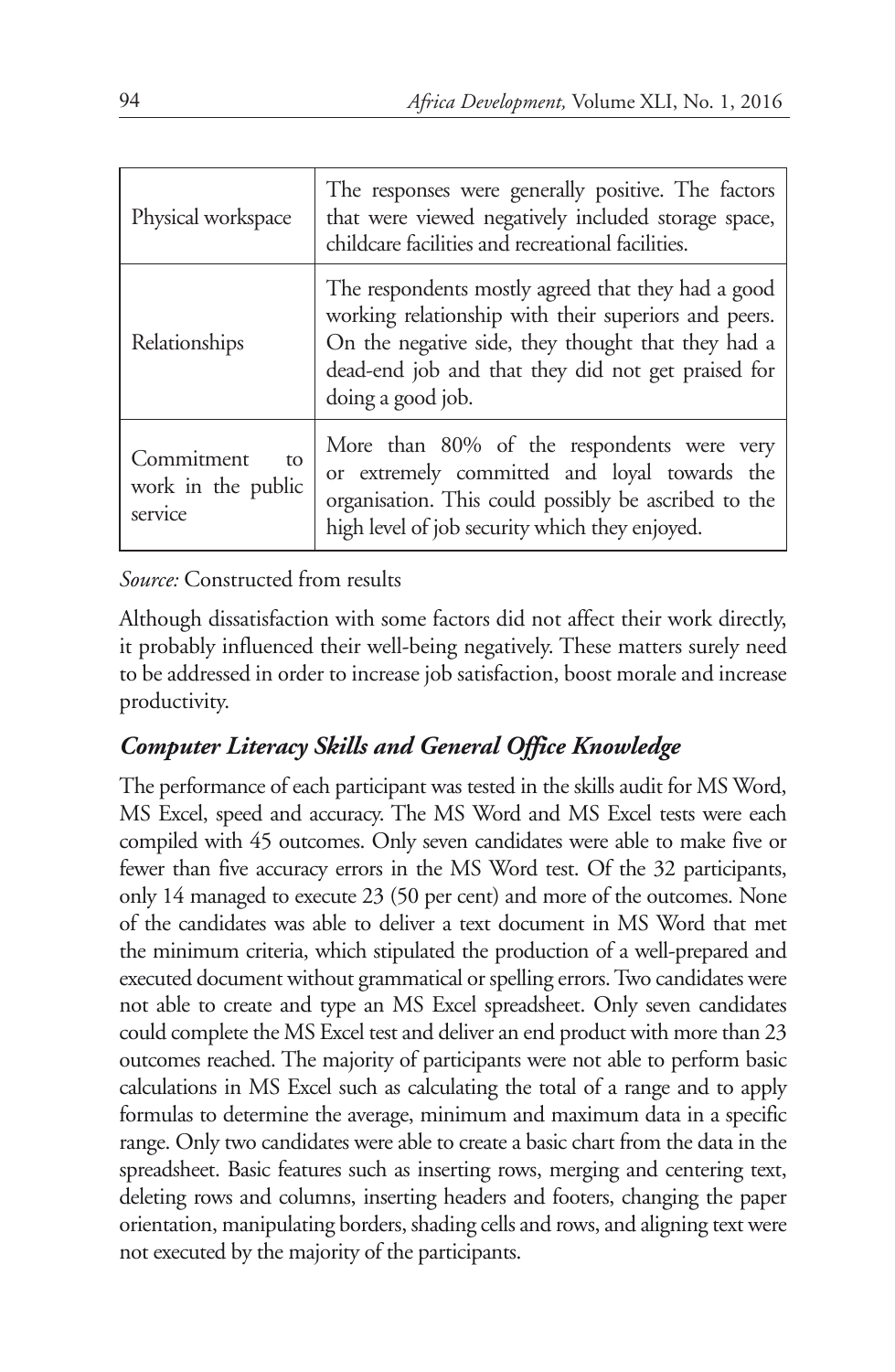Participants were timed for the duration of 10 minutes to determine if a reasonable speed (minimum of 25 words per minute) could be reached, error free. Only 12 candidates managed to type a document that contained fewer than five accuracy errors. While two candidates could not reach 15 words per minute, 10 candidates typed 15 and 20 words per minute (that is a relatively low production speed) and the remainder of the candidates (20) managed to type a speed of 25 words per minute and higher. From the results reflected above, only six participants were efficient in the MS Word and MS Excel tests. Only five participants were able to type the ten-minute speed and accuracy test with fewer than three accuracy errors. The majority of the participants (21) were not equipped to perform tasks where end-user skills and knowledge play an important part in the productivity level of an employee. The reasons for the poor results stem from the fact that 68.75 per cent of the respondents indicated that their practical computer skills were never tested when they were appointed in their positions. Only five of them did a computer skills test and two did a speed typing test.

The average percentages obtained in the theoretical tests for the officerelated topics can be seen in Figure 1.



**Figure 1:** Average Percentages Obtained for the Office-Related Topics

#### *Source*: Constructed from results

Although the theoretical test was not the main focus of this article, it is interesting to note that the respondents were the least competent in office finance and information management. This might be one of the contributing factors influencing productivity and service delivery in South Africa.

# **Discussion**

The study revealed that certain job factors need to be in place and that employees need to be properly trained before they can be expected to function productively. Generally, the employees took a positive view of their physical workspace environment and were mostly satisfied with job-related factors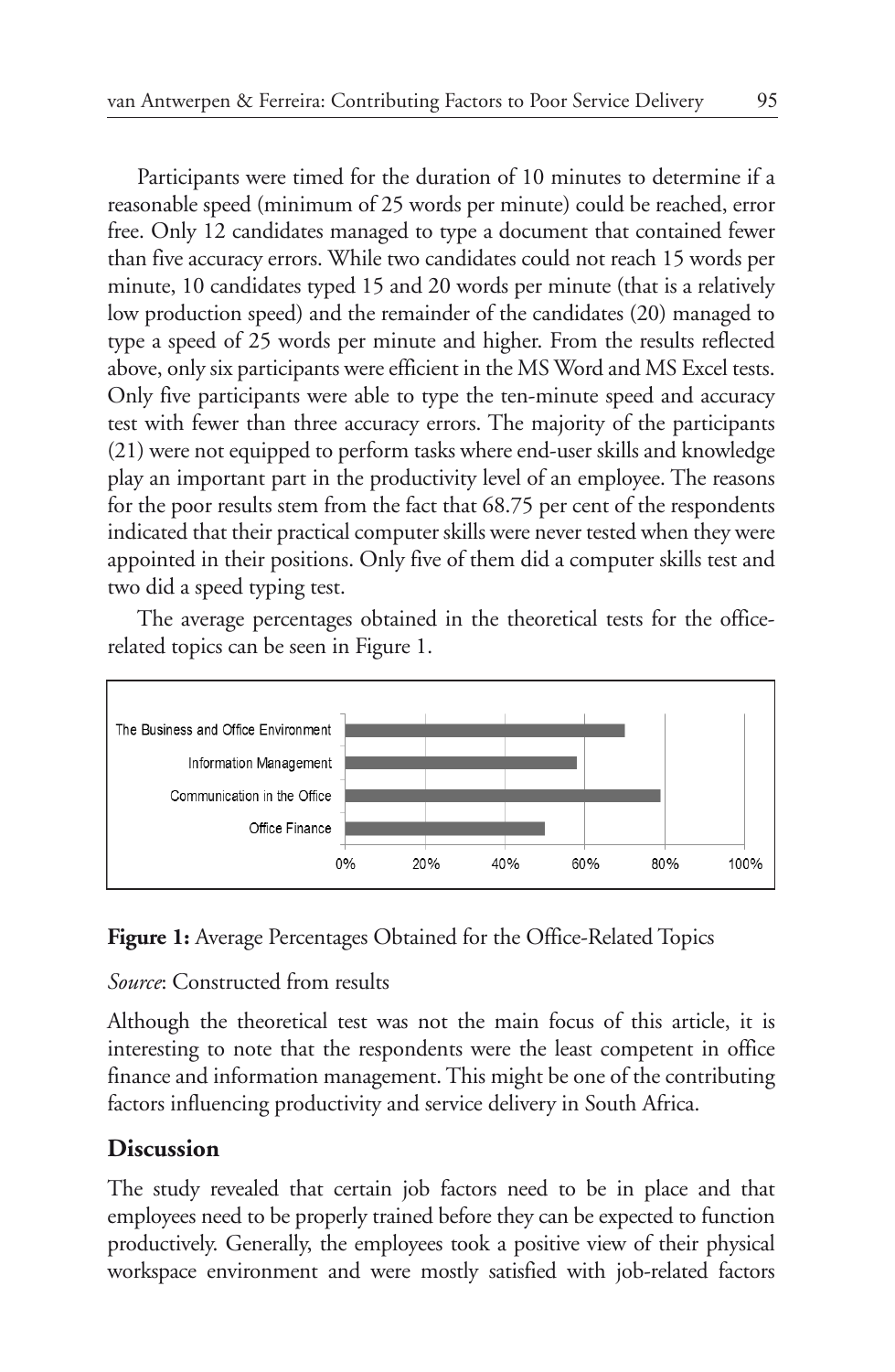such as their equipment and technology, the ICT support they received and the level of comfort of their offices. Factors of dissatisfaction included the absence or limited childcare and recreational facilities. The majority also enjoyed the secure working environment, with relatively little risk of being retrenched, as well as good salaries and benefits. As regards motivation, the majority experienced their professions as challenging and the variety of duties and tasks contributed to higher levels of job satisfaction. Recognition for tasks well performed can still improve as it boosts morale and improves employee engagement and productivity, which in turn have a positive influence on the organisation. Most of the respondents indicated their loyalty and were satisfied with the service they were employed in at the time. The MS Word practical skills tests revealed a very low level of competency in general. The results indicated a low level of accuracy, with most employees not managing even half of the outcomes and none of the candidates being able to deliver a text document in MS Word that met the minimum criteria. The MS Excel tests revealed similar results, with the majority not being able to perform basic calculations or execute basic features of the package. The respondents lacked the requisite typing and correct keyboard skills to be productive. They generally performed better in the theoretical component than in the practical component; however, very low scores were recorded in the Information Management and Office Finance sections. Although these findings cannot be generalised, they probably do not differ from the situation in the other provinces in South Africa. Further research would be beneficial for the entire country.

The following recommendations are suggested:

- The public service should procure modern and updated technological office equipment to ensure that productivity levels do not drop as a result of outdated equipment.
- The public service should invest in offering in-house or offsite skills training courses instead of conferences or seminars, where skills are not improved and employees do not participate actively.
- Administrative employees should attend relevant on-going training sessions to ensure that a high standard of efficiency and productivity is maintained.
- Candidates that have applied for a position in the South African public service must only be appointed if the minimum criteria with regard to practical and theoretical skills are met.
- Human resources should focus on the soft aspects of Human Resources Management, such as morale and job satisfaction, which are considered to be important drivers of performance.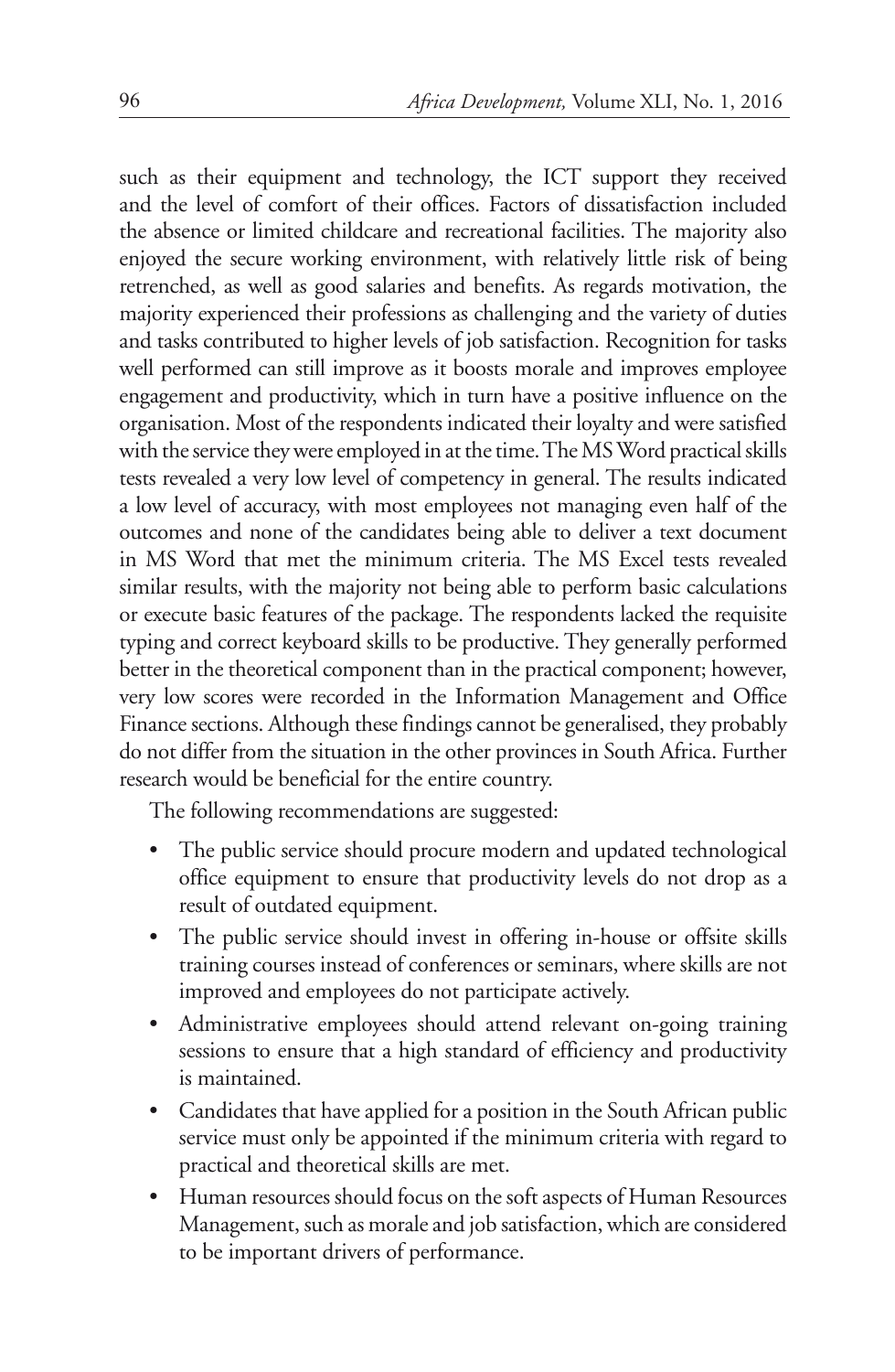Job satisfaction is vital to all employees, since it is likely to influence their performance and that of the organisation positively as a whole. Furthermore, job involvement relates directly to job satisfaction. Employees who experience a high level of job involvement strongly identify with and care about the kind of work they perform. A pleasant physical environment regarding offices and office space will boost employee morale and ultimately improve their level of productivity. Finally, improving productivity in the workplace means improving skills. Higher skills levels should enable employees to achieve more with the available resources and technology, such as improving service delivery in this case. Training must be specific and focused on the needs of the public service. Indeed, if the skill levels of the employees are improved, it will influence Gauteng businesses positively, facilitating growth, bringing South Africa up to standard with its market competitors and increasing labour productivity to be in line with the rest of the developing world.

#### **References**

- Adcorp Employment Index, 2011, *SA's Labour Productivity at 40-year Low***.** (http:// www.fin24.com/Economy/SAs-labour-productivity-at-40-year-low-20111110). 17 September 2012.
- Akwara, A.F., Grace, A., Akwara, N.F. and Okwelume, R., 2014, 'Motivation as a Tool for Enhancing Productivity in the Organised Private Sector of the Nigerian Economy: A Case Study of the Tourism and Hospitality Industry in Nigeria', *International Journal of Democratic and Development Studies*, Vol. 2, No. 1, pp. 17-25.
- Appel, C., 2006, 'Assessment of Job Satisfaction of Environmental Officers within a Gauteng Government Department', unpublished MBA, Tshwane University of Technology.
- Chughtai, A.A., 2008, 'Impact of Job Involvement on In-role Performance and Organizational Citizenship Behaviour', *Journal of Behavioural and Applied Management,* Vol. 9, No. 2, pp. 169-183.
- De Bustillo Llorente, R.M. and Macías, E.F., 2005, Job Satisfaction as an Indicator of the Quality of Work, The Journal of Socio-Economics, Vol. 34, No. 5, pp. 656-673.
- Harteis, C. and Billett, S., 2008, 'The Workplace as Learning Environment: Introduction', I*nternational Journal of Educational Research,* Vol. 47, No. 4, pp. 209-212.
- Hunter, P.E., 2006, 'Viability of the Job Characteristics Model in a Team Environment: Prediction of Job Satisfaction and Potential Moderators', unpublished PhD thesis, University of North Texas.
- Lotich, P., 2014, How to Improve Job Satisfaction and Job Performance. (http:// thethrivingsmallbusiness.com/job-satisfaction-and-job-performance/) 1 November 2014.
- MacCormick, J., 2008, *How Skills Can Drive Productivity.* (http://www.treasury.govt.nz/ publications/research-policy/tprp/08-06/04.htm/). 4 September 2012.